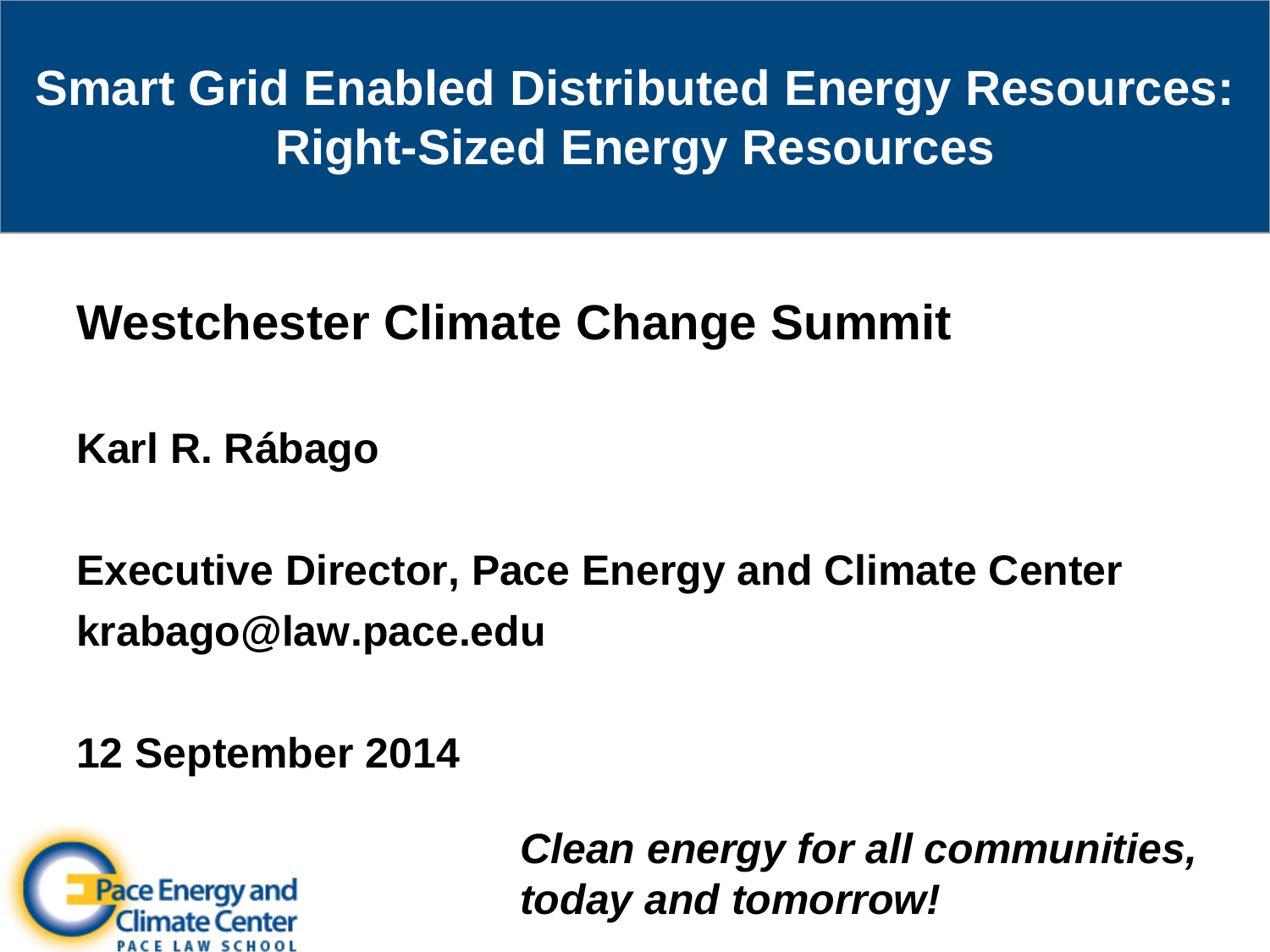Estimated U.S. Energy Use in 2013: ~97.4 Quads

**Lawrence Livermore**<br>
National Laboratory



Source: LLNL 2014. Data is based on DOE/EIA-0035(2014-03), March, 2014. If this information or a reproduction of it is used, credit must be given to the Lawrence Livermore National Laboratory and the Department of Energy, under whose auspices the work was performed. Distributed electricity represents only retail electricity sales and does not include self-generation. EIA reports consumption of renewable resources (i.e., hydro, wind, geothermal and solar) for electricity in BTU-equivalent values by assuming a typical fossil fuel plant "heat rate." The efficiency of electricity production is calculated as the total retail electricity delivered divided by the primary energy input into electricity generation. End use efficiency is estimated as 65% for the residential and commercial sectors 80% for the industrial sector, and 21% for the transportation sector. Totals may not equal sum of components due to independent rounding. LLNL-MI-410527

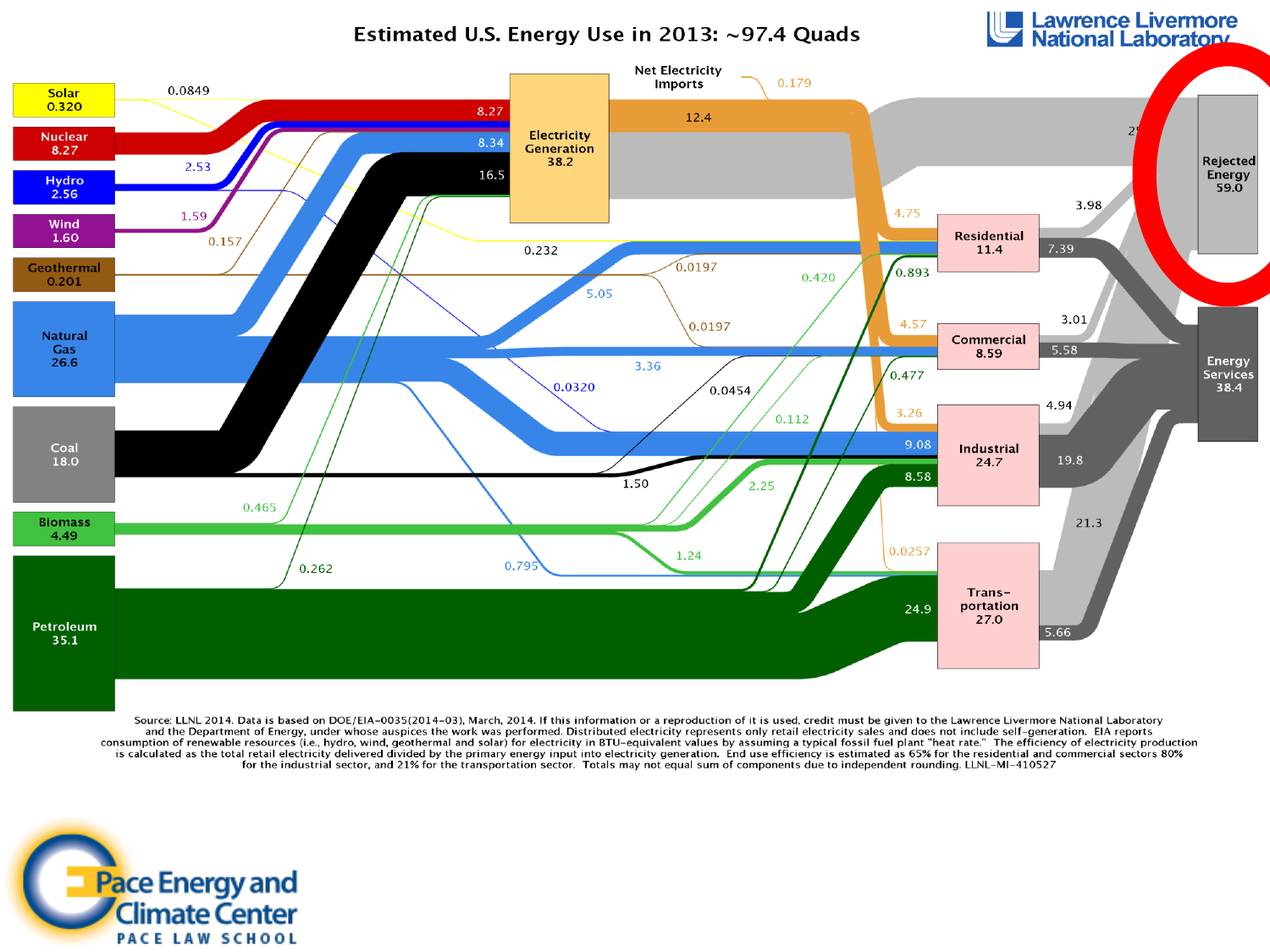## **Electricity Use Today is Wasteful – An Opportunity!**



*Each unit of savings generates 10X in avoided fuel and emissions! 50X for incandescent lighting!*

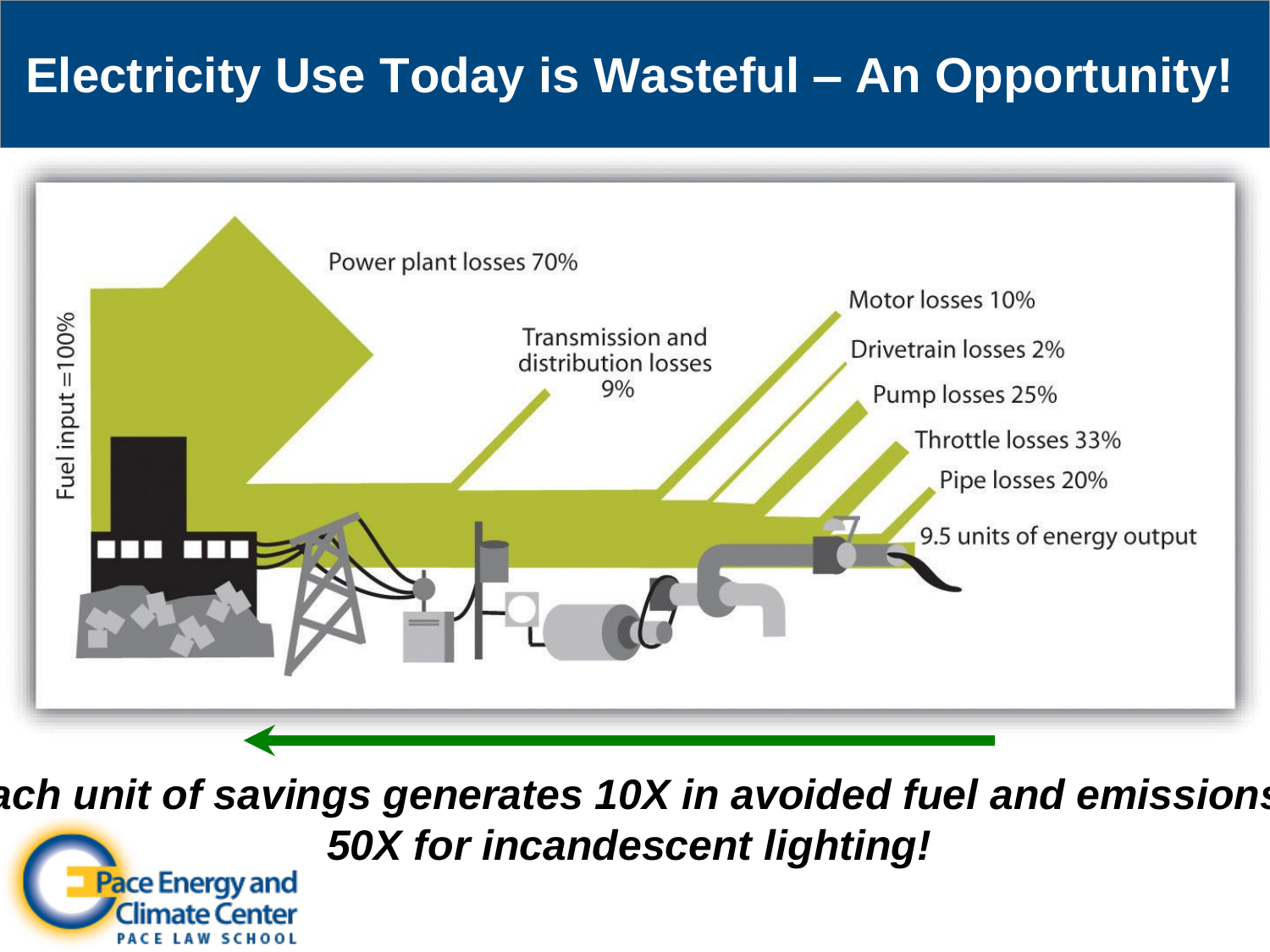### **Index**

- 1. Introduction
- 2. Vision what is the Smart Grid (SG) and how does it enable Distributed Energy Resources (DER)?
- 3. Valuing the potential benefits of SG/DER in the US
- 4. Problems in realizing the benefits
- 5. Role of local communities
- 6. Conclusion
- 7. How the Pace Energy and Climate Center can help

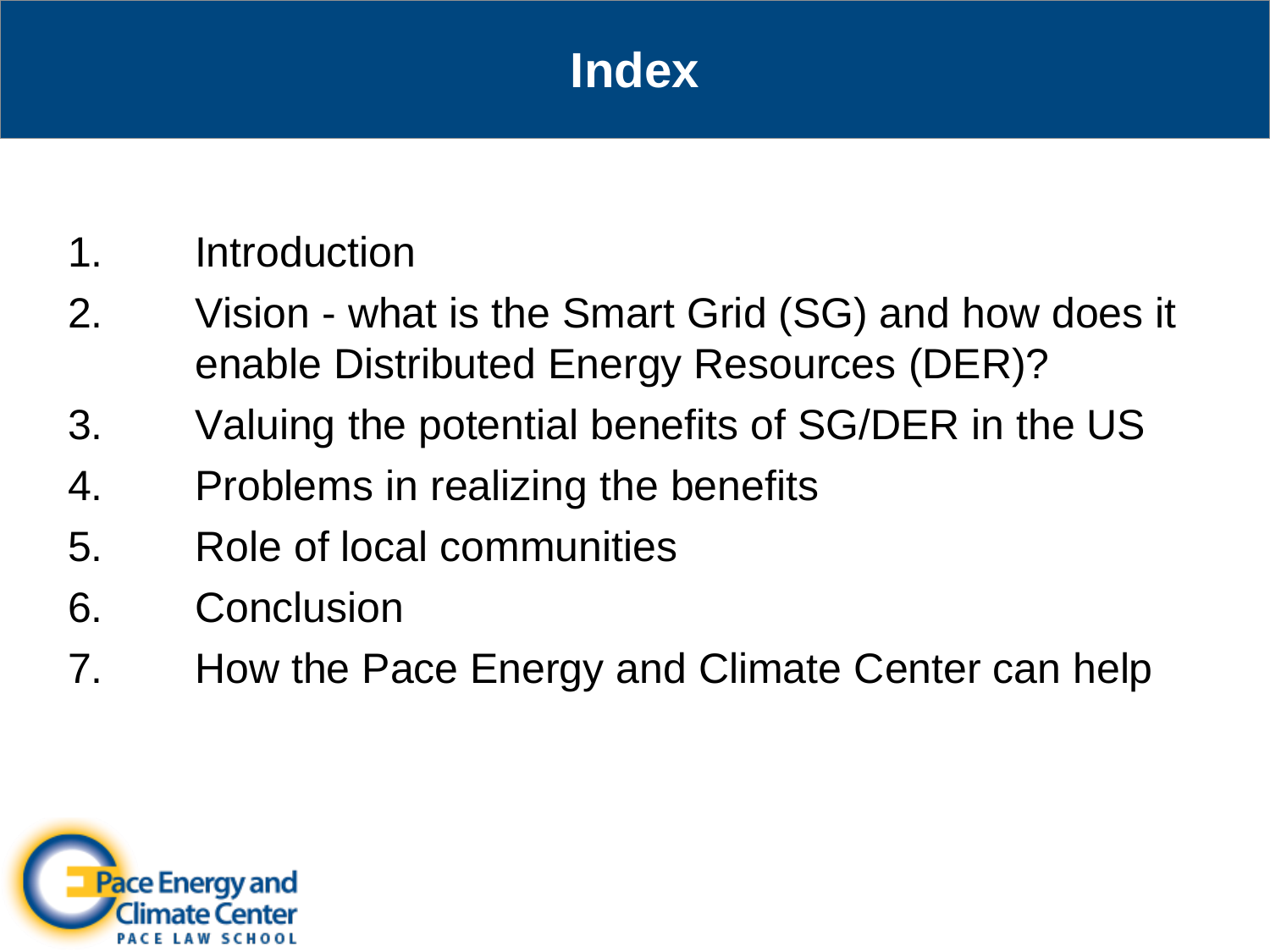### **1. Introduction - Context**

- Prolonged recession and divided politics have dampened enthusiasm for energy efficiency and climate change policies
- However, the long term drivers for change are still here
	- Energy security and reliance on imported oil
	- The environment and climate change
	- The growing affordability of carbon-free supply-side options
- Local communities are even more important now distributed energy resources and customer-level energy management is the future, especially with a Smart Grid

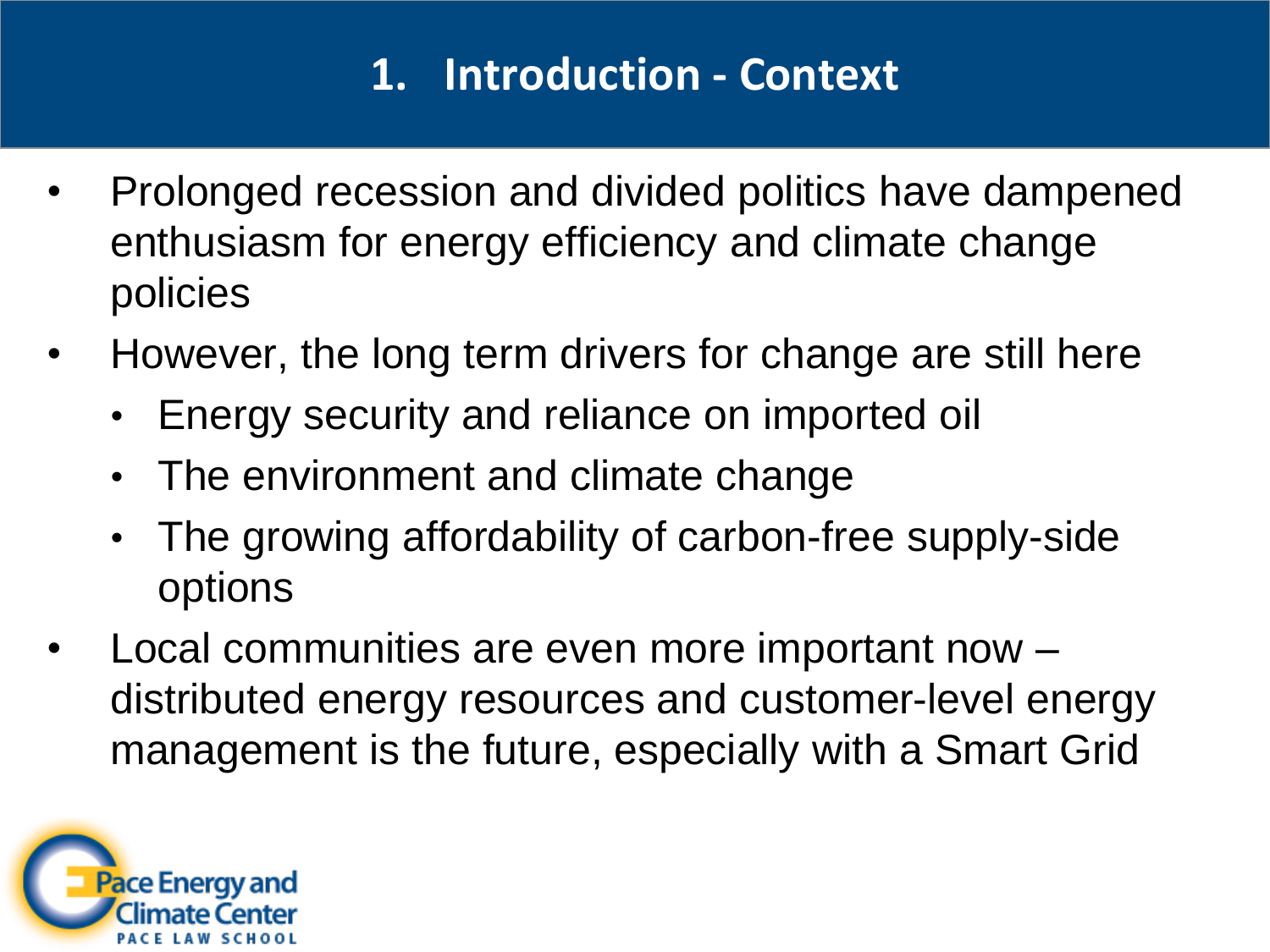### **1. Introduction – More Regional Resources**

- Northeast is the epicenter of activity for critical infrastructure resiliency - in 2014, CT, MA, NJ and NY, up to \$150 Million for development
	- NY Gov. Cuomo announced \$40 Mil NY "Microgrid Prize" competition
	- CT authorized \$30 Mil for Phase II and III MGrid Pilot
	- MA Gov. Patrick announced \$40 million for community microgrid development
	- NJ established a "resiliency bank"

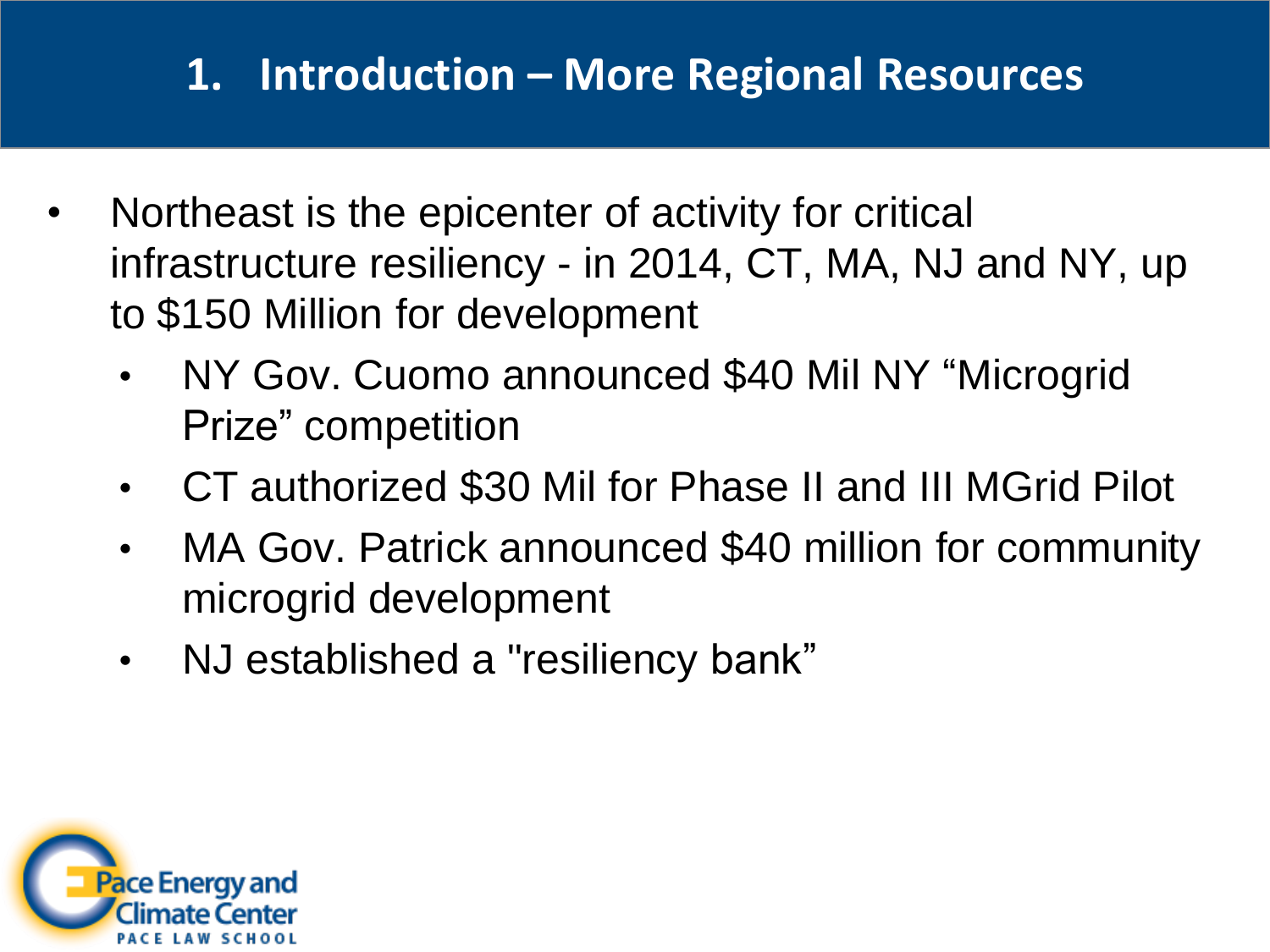## **1. Introduction - Outline of Talk**

- The smart(er) grid (SG) is a means to provide services and support technology deployment; it is not an end in itself
- The potential economic value of SG-enabled DER is very substantial
- However, there are important challenges ahead
- Local communities have an important role to play, especially now in the US, to overcome some of these problems
- Integration of interested parties is a key theme and local government can help, as a leader and convener - Austin Texas provides a good example

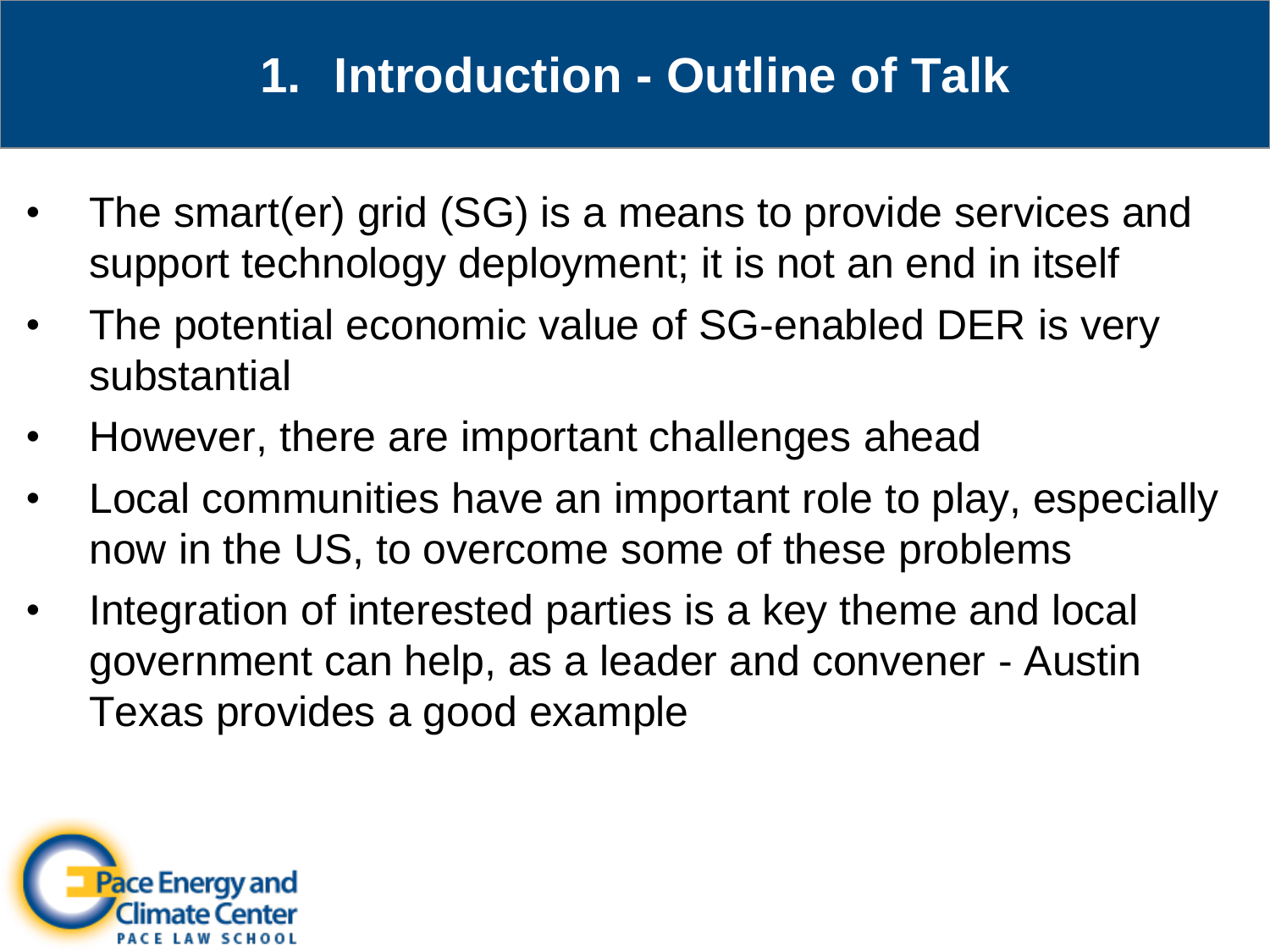### **2. Vision – The Old and New (Smarter) Electricity Paradigm**

|                      | Old Paradigm                                                                                 | <b>Smart Grid Paradigm</b>                            |  |  |
|----------------------|----------------------------------------------------------------------------------------------|-------------------------------------------------------|--|--|
| Balancing the system | <b>Generation and demand</b><br>Generation ramped up<br>and down<br>both contribute actively |                                                       |  |  |
| Generation           | Large scale and distant<br>from markets                                                      | Smaller scale, renewable<br>and decentralized         |  |  |
| Transmission         | <b>Smart</b>                                                                                 | <b>Smarter</b>                                        |  |  |
| Metering/retail      | Dumb and one way                                                                             | Smart and two way                                     |  |  |
| Consumer             | No response to system<br>needs or real time prices                                           | Active in managing<br>system via response to<br>price |  |  |

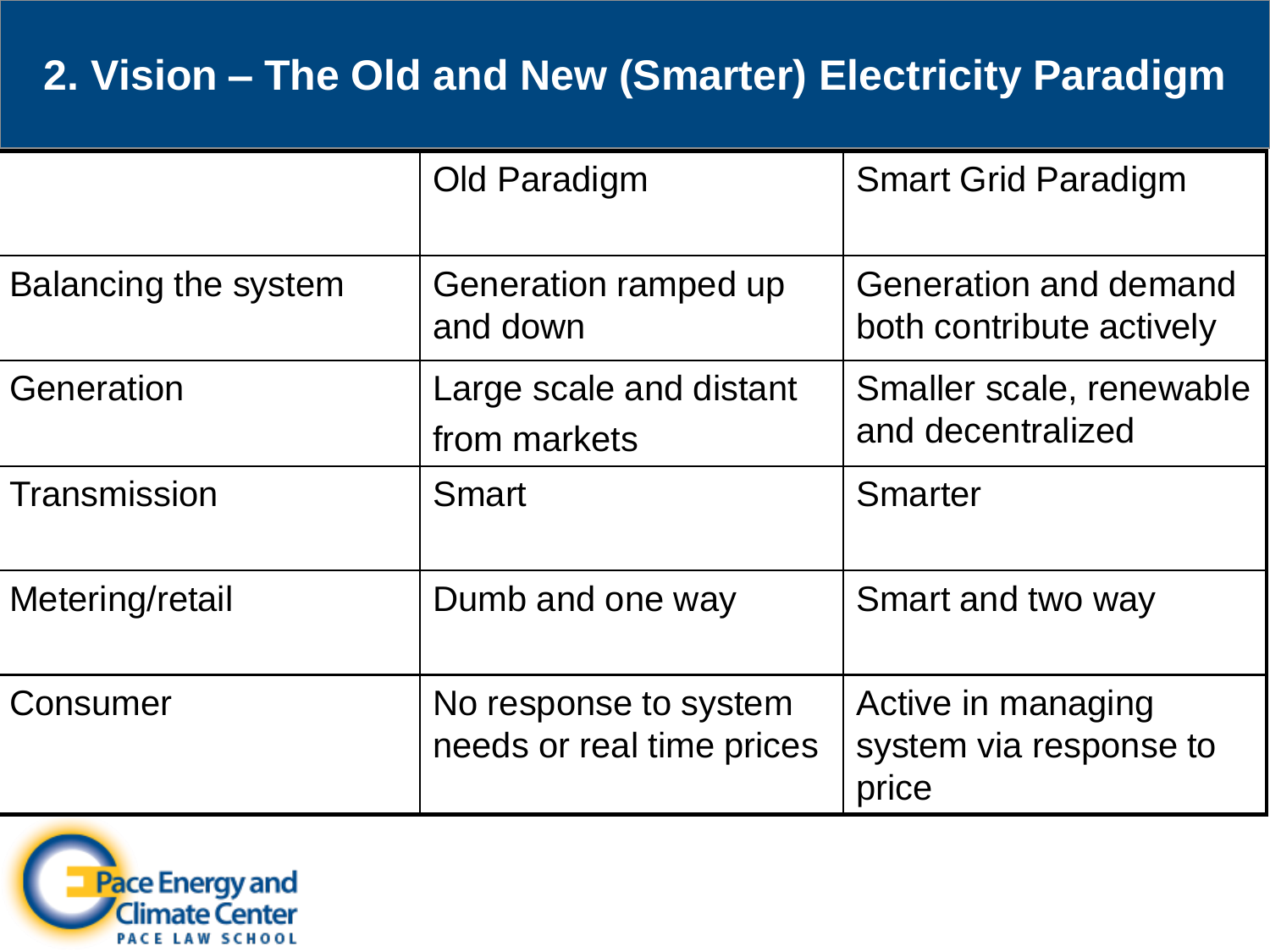### **How Does the Smart Grid enable DER?**

- Sensors and Other IT Controls Diagnose and Manage Substations
- Locate/Fix Line Outages

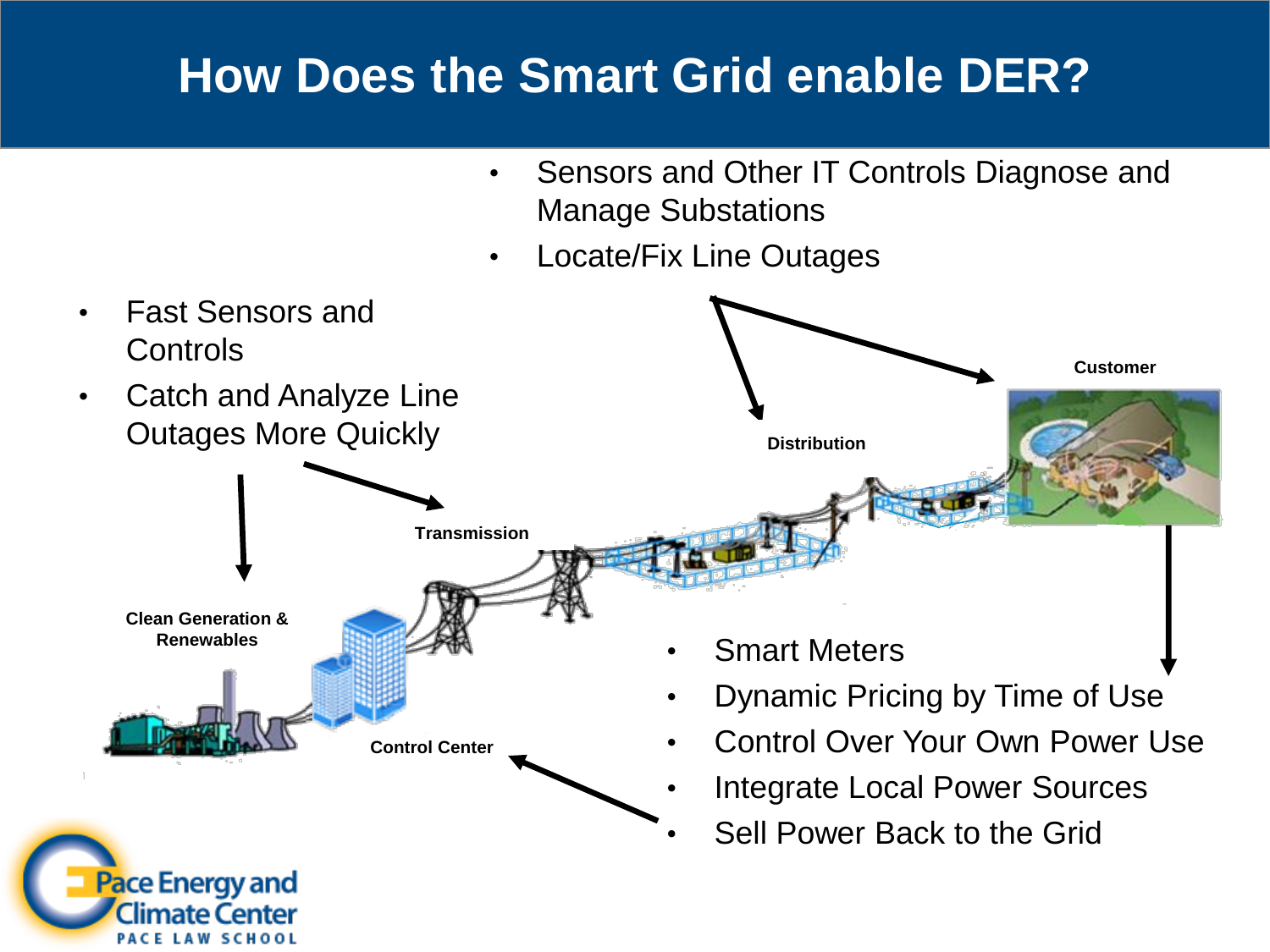#### How a smart grid works



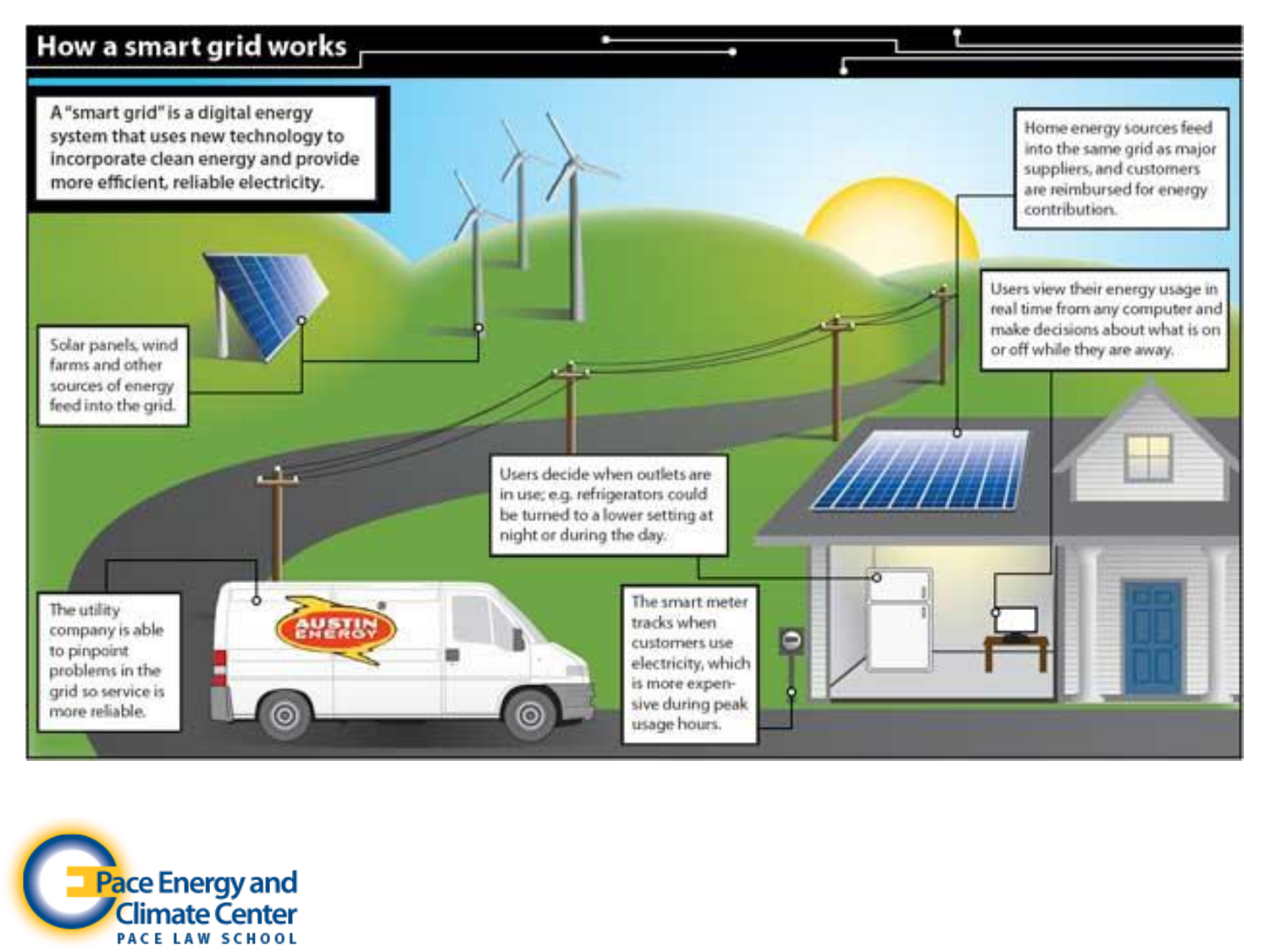## **2. The Smart Grid – Change Everything**

- Improve the benefits of EVs
- Integrate distributed generation and storage
- Improve grid reliability
- Raise large new cyber security and privacy issues
- Above all: Change the business model and regulation (NY REV)



Photo Source: EVB Energy Ltd. Smart meter used by EVB Energie AG. 12 August 2008. Wikimedia Commons.

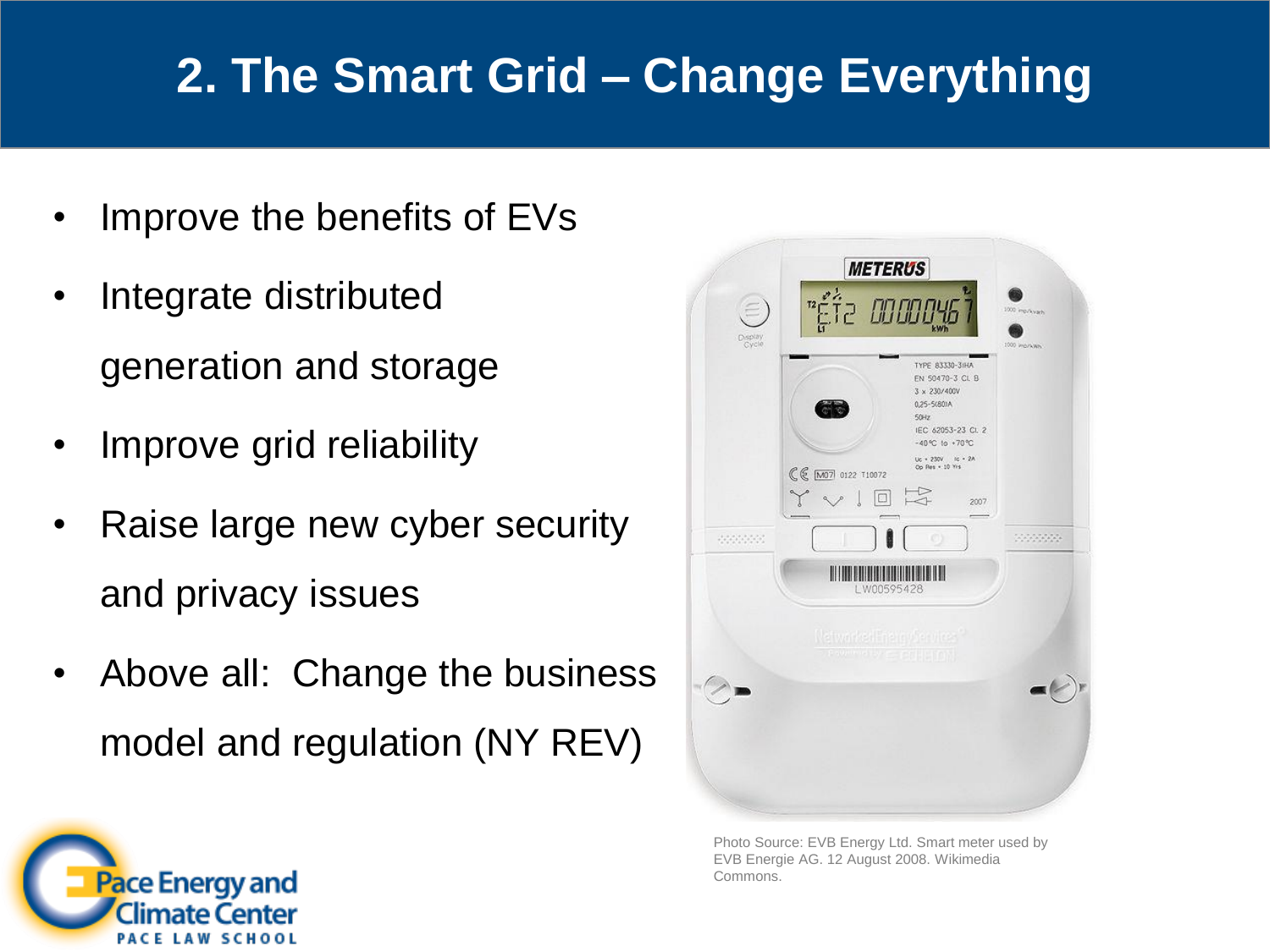### **2. Smart Grid - Change Everything**

# **[At a cost of …](http://upload.wikimedia.org/wikipedia/commons/9/9a/Intelligenter_zaehler-_Smart_meter.jpg) \$ 250 Billion Dollars**





Photo Source: EVB Energy Ltd. Smart meter used by EVB Energie AG. 12 August 2008. Wikimedia Commons.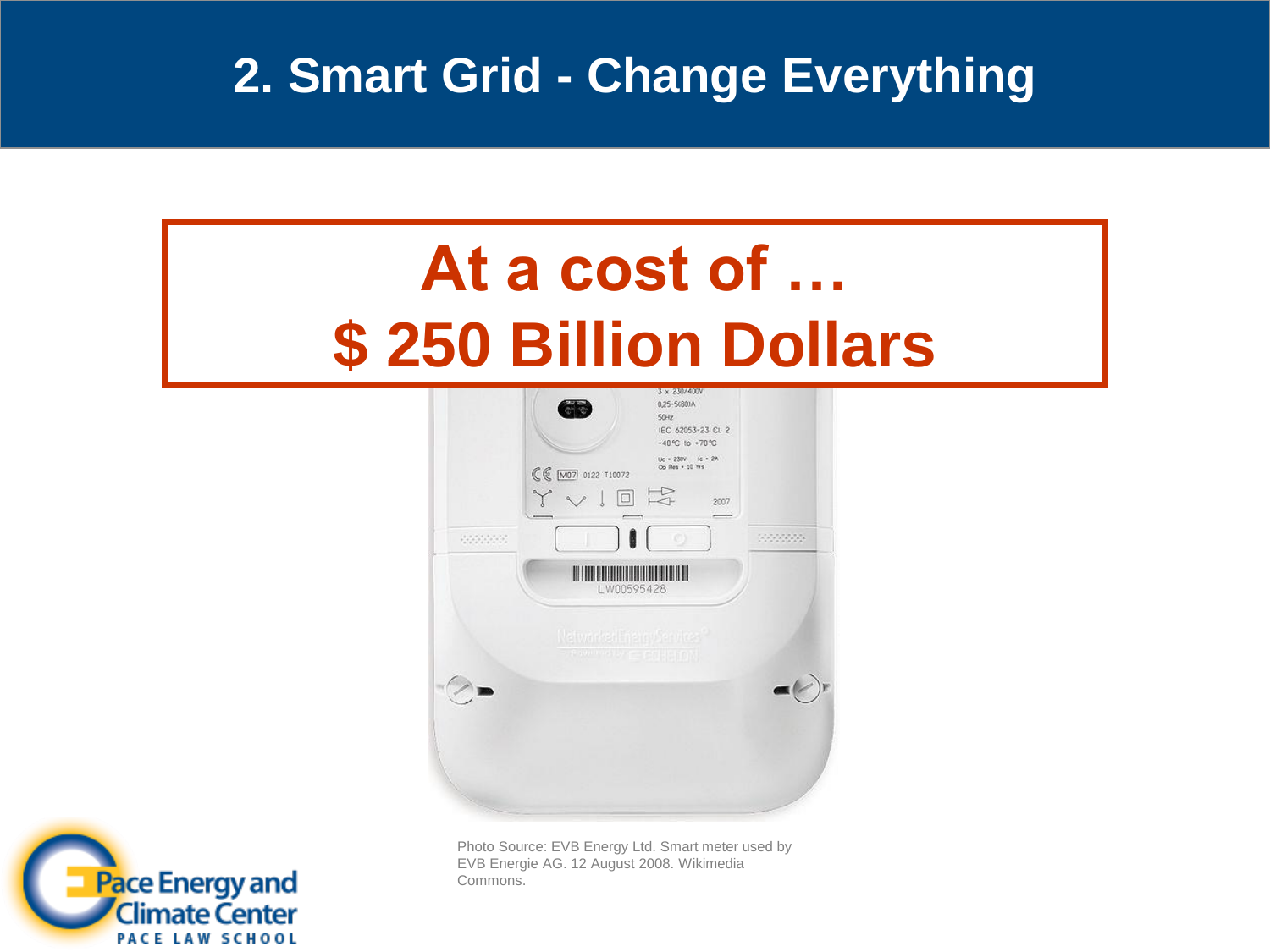## **3. The Potential Benefits of SG-Enabled DER**

- The SG can benefit customers by generating value for customers in the form of avoided costs.
- Major value elements
	- Automated meter interface (AMI)
	- Demand response (DR)
	- Energy efficiency (EE)
	- Distributed generation (DG)
	- Plug-in electric vehicles (PHEV or EV)

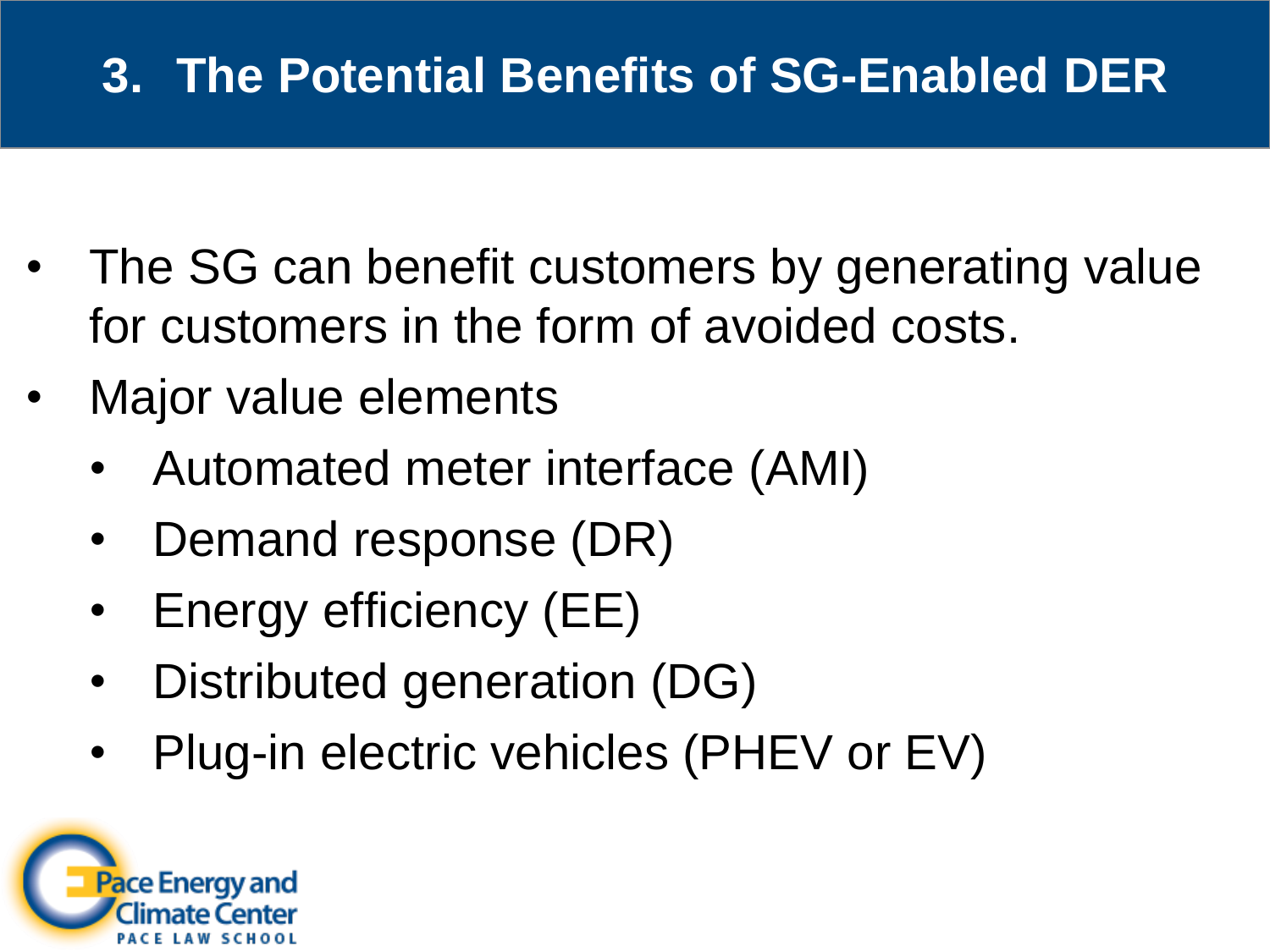#### **National Smart Grid Valuation Summary, 2010 - 2050**

Present Value of Avoided Costs, Millions of \$

|                                    | <b>Meter O&amp;M</b> | <b>Generating</b><br><b>Capacity</b> | <b>Energy from</b><br>Electricity* | <b>Energy from</b><br><b>Gasoline</b> | <b>Carbon</b> | <b>Reliability</b> | <b>Total</b> |
|------------------------------------|----------------------|--------------------------------------|------------------------------------|---------------------------------------|---------------|--------------------|--------------|
| <b>AMI</b>                         | \$51,367             | \$0                                  | \$0                                | \$0                                   | \$0           | \$0                | \$51,367     |
| DR (Dynamic Pricing)               | \$0                  | \$32,510                             | \$10,367                           | \$0                                   | \$2,230       | \$0                | \$45,107     |
| DR (Enabling Technology)           | \$0                  | \$12,195                             | \$3,646                            | \$0                                   | \$784         | \$0                | \$16,625     |
| EE (IHDs)                          | \$0                  | \$3,125                              | \$16,089                           | \$0                                   | \$3,461       | \$0                | \$22,675     |
| <b>EE (Building Commissioning)</b> | \$0                  | \$4,204                              | \$15,719                           | \$0                                   | \$3,381       | \$0                | \$23,304     |
| <b>DERS</b>                        | \$0                  | \$12,432                             | \$29,237                           | \$0                                   | \$3,225       | \$22,966           | \$67,860     |
| <b>Total without PHEVs</b>         | \$51,367             | \$64,466                             | \$75,058                           | \$0                                   | \$13,081      | \$22,966           | \$226,938    |
| <b>PHEVs</b>                       | \$0                  | $-$10,811$                           | $-$211,151$                        | \$560,123                             | \$3,061       | \$0                | \$341,222    |
| <b>Grand Total</b>                 | \$51,367             | \$53,655                             | $-$136,093$                        | \$560,123                             | \$16,142      | \$22,966           | \$568,160    |

*\* Also includes value of ancillary services for DERs*

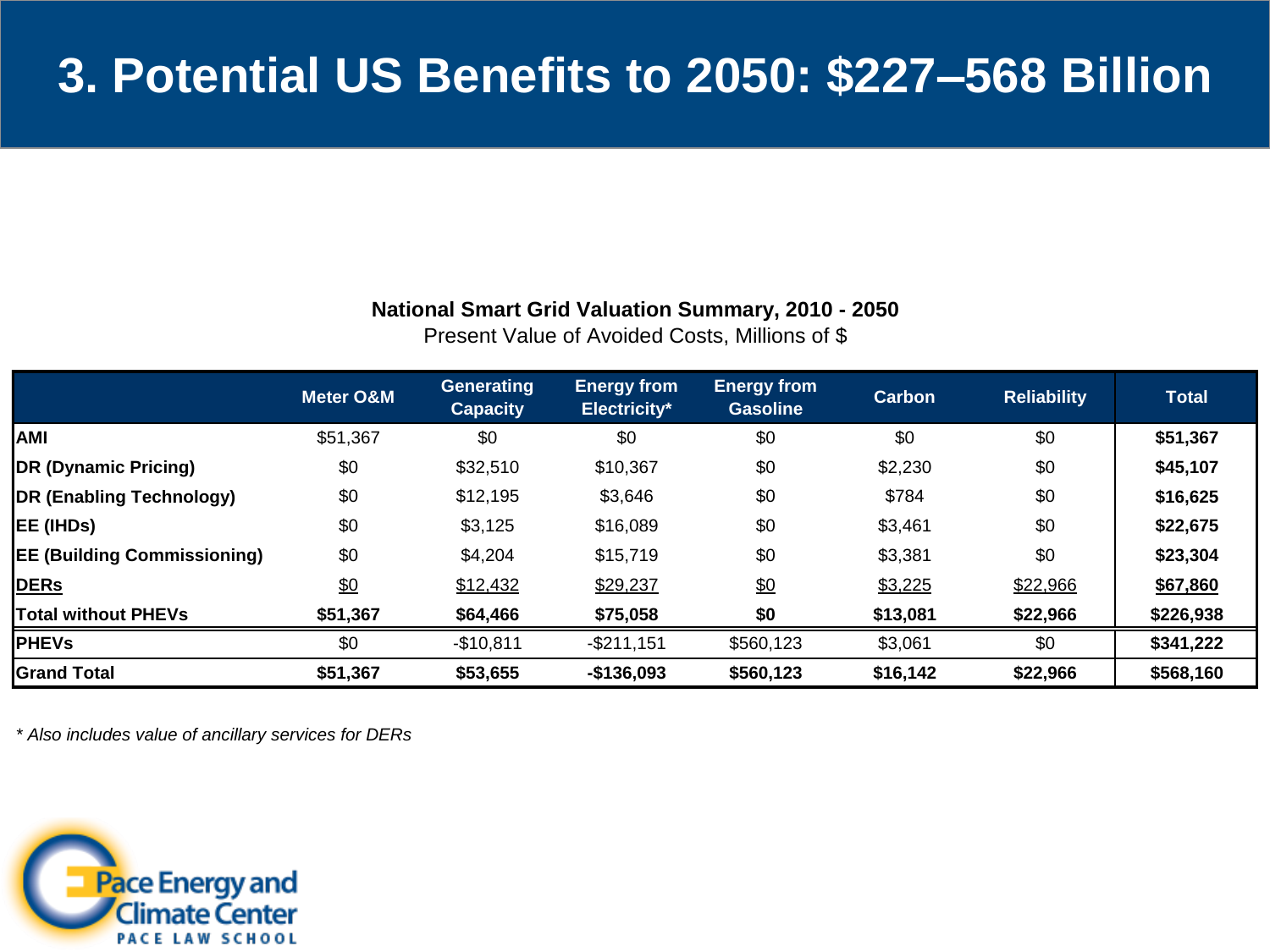### **3. Potential Benefits of Dynamic Pricing**

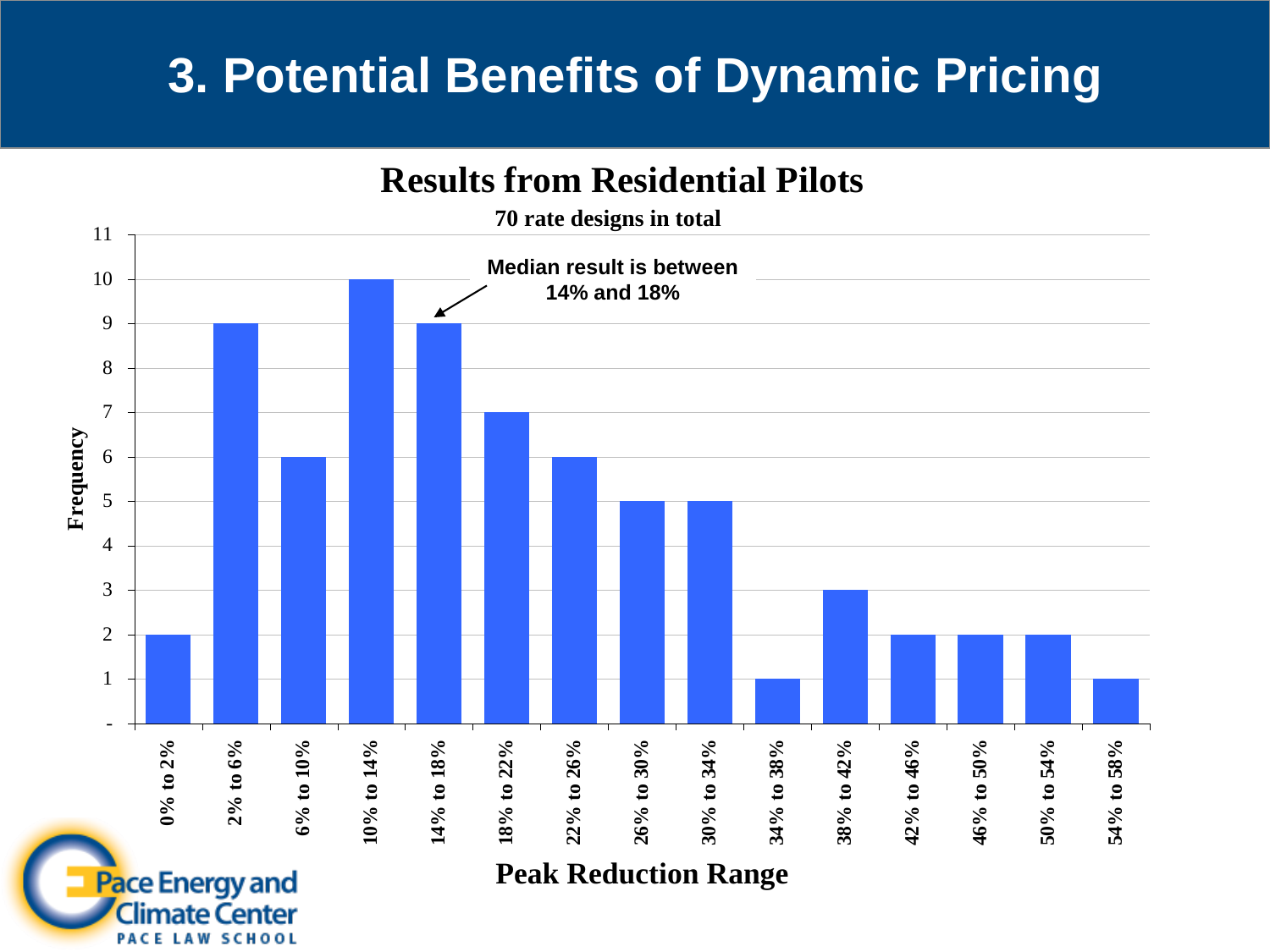## **4. Barriers to Realizing the benefits**

- Health concerns wireless communications and radiation
- Privacy concerns does the utility know when I am bathing?
- Security will SG facilitate computer hacking
- Above all, there are economic and financial concerns
	- Will the benefits outweigh the costs for the system?
	- How to finance the change massive investment now, benefit later?
	- Regulated companies may have incentives to sell more energy, not less
	- Customers are concerned they may pay more with smart meters
- A central challenge is to address these concerns

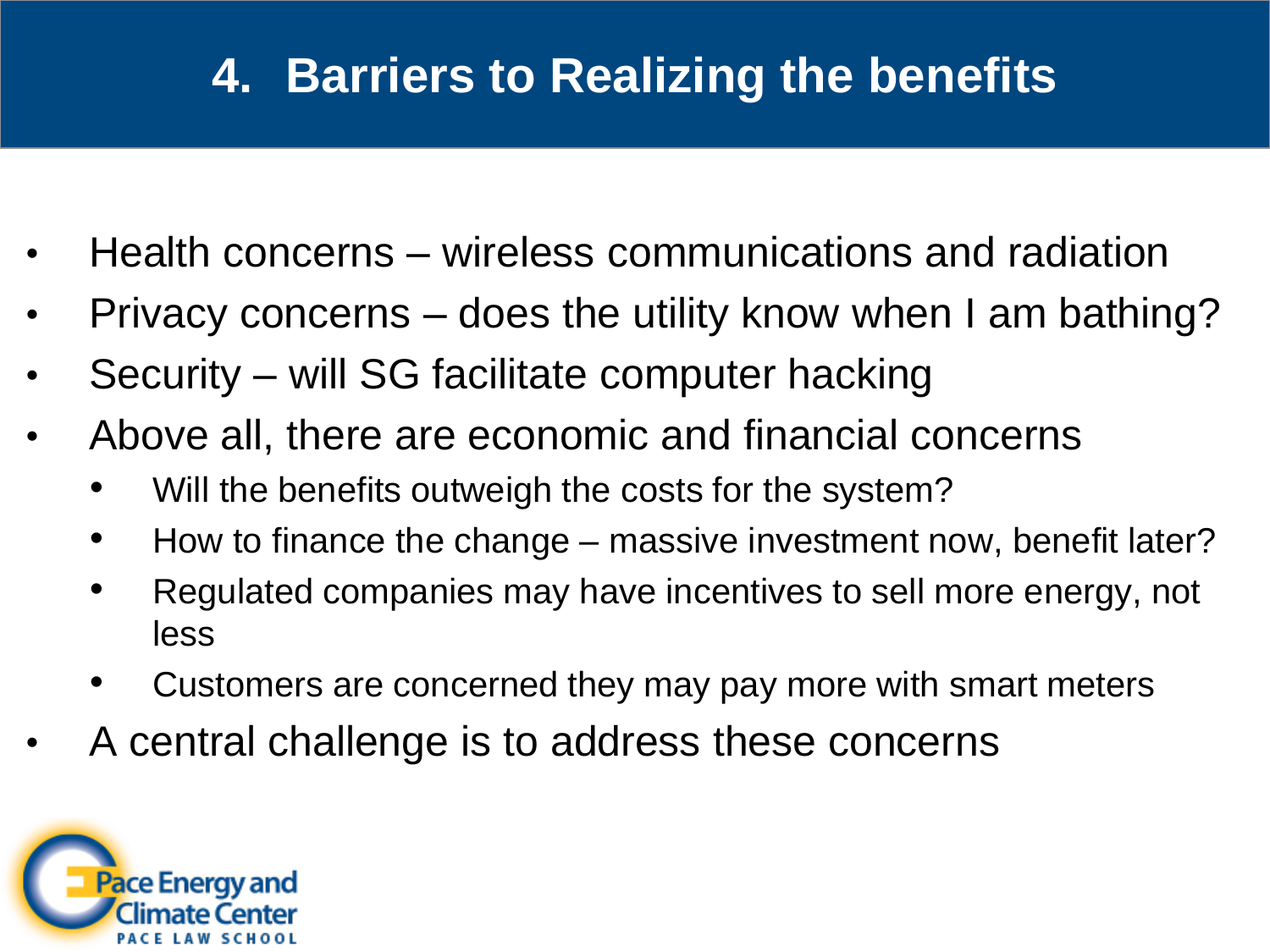## **5. Role of Local Communities**

### **Local governments can help overcome these problems**

- Integrate SG into energy and climate change strategy (Vision)
- Coordinate organizations and institutions to achieve Vision
- Prepare citizens for SG, DER, and new services
- Carry out pilots to understand implications and address concerns
- Support SG roll out by utility and competition (where allowed)

### **Those with facilities and operations**

- Invest directly in renewable energy facilities, EE, and SG
- Put profits back into the business of advancing sustainability

### **Grogrids, CHP, Community Solar, Demand Response, etc.**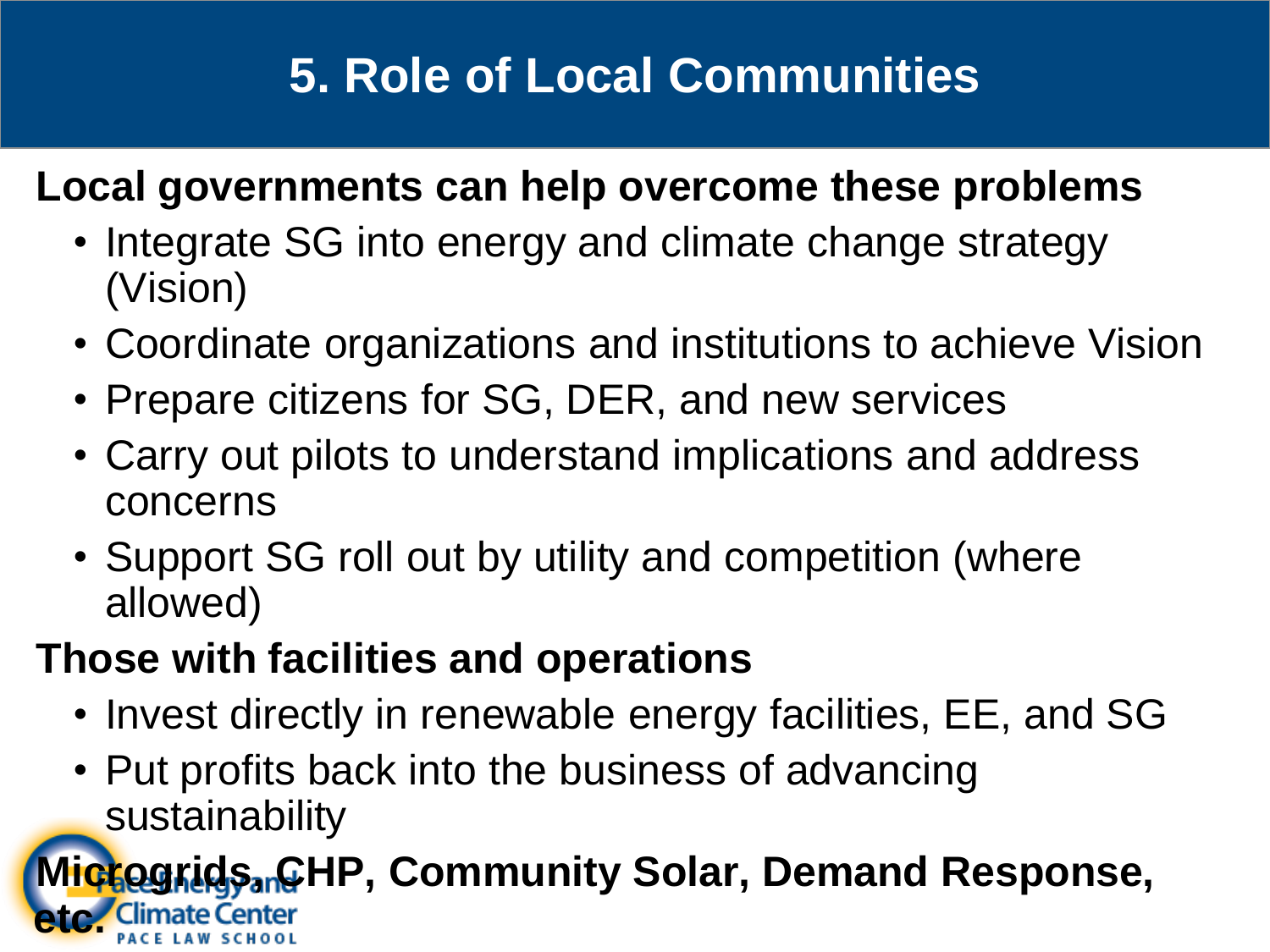### **5. Case Study: Pecan Street Research, Inc.**

- Not-for-profit corporation
- Founders include
	- University of Texas
	- **City of Austin**
	- **Austin Energy**
	- Austin Technology Incubator
	- Austin Chamber of Commerce
	- Environmental Defense Fund
- Community-wide collaboration to advance smart grid and utility of the future – as a model for the US and the world
- Recipient of \$10 million in federal funds
- pecanstreet.org

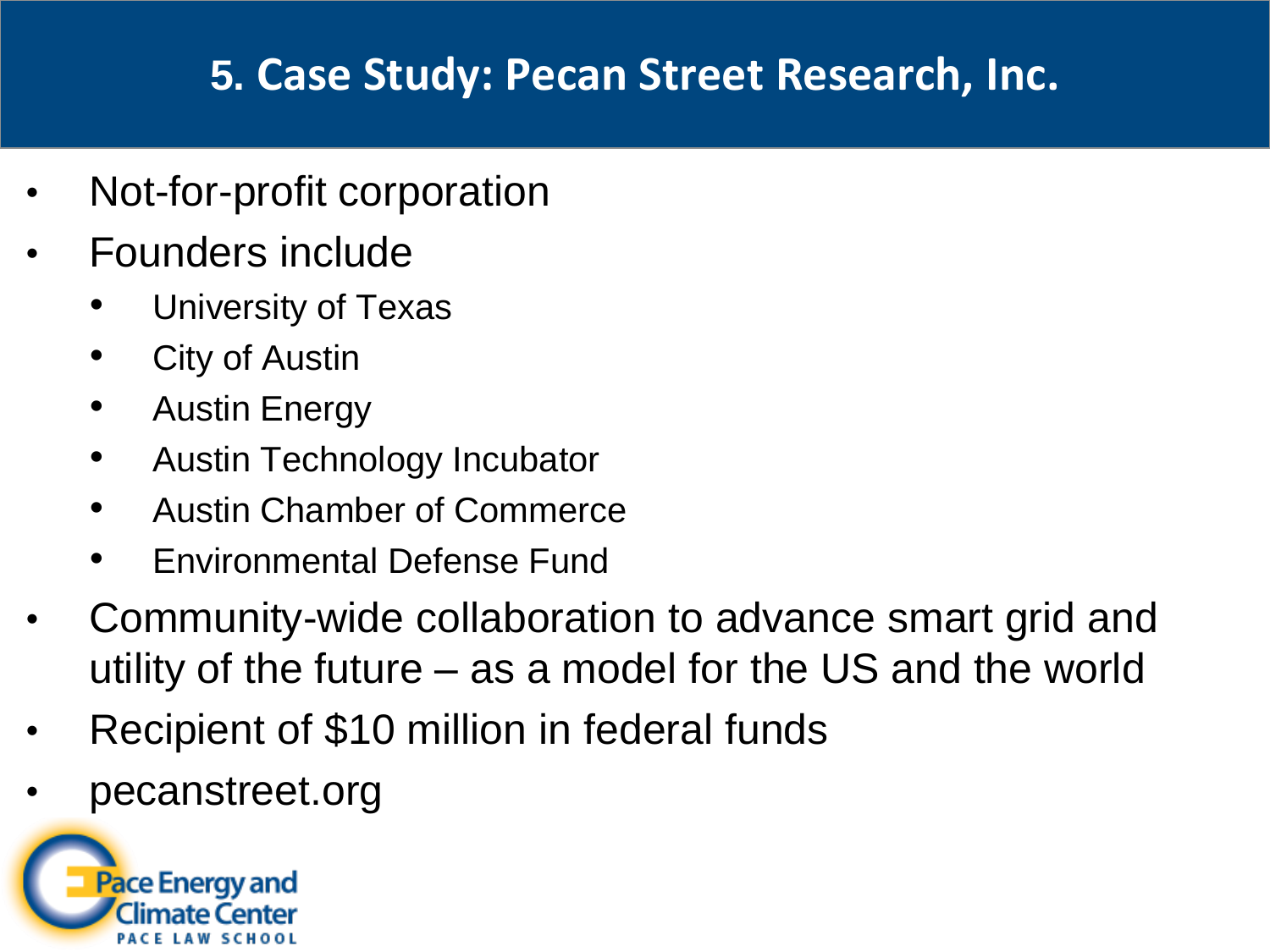## **5. Role of Local Communities - Microgrids**

- Microgrids usually incorporate some local distributed generation and may allow for Smart Grid/DER benefits.
- Where microgrids are connected to macrogrids, they may
	- Reduce the costs of relying on the macro-grid (depending on relative cost)
	- Sell services to the macro-grid (using demand response and local generation)
	- Create greater security of supply (relying less on macrogrid)

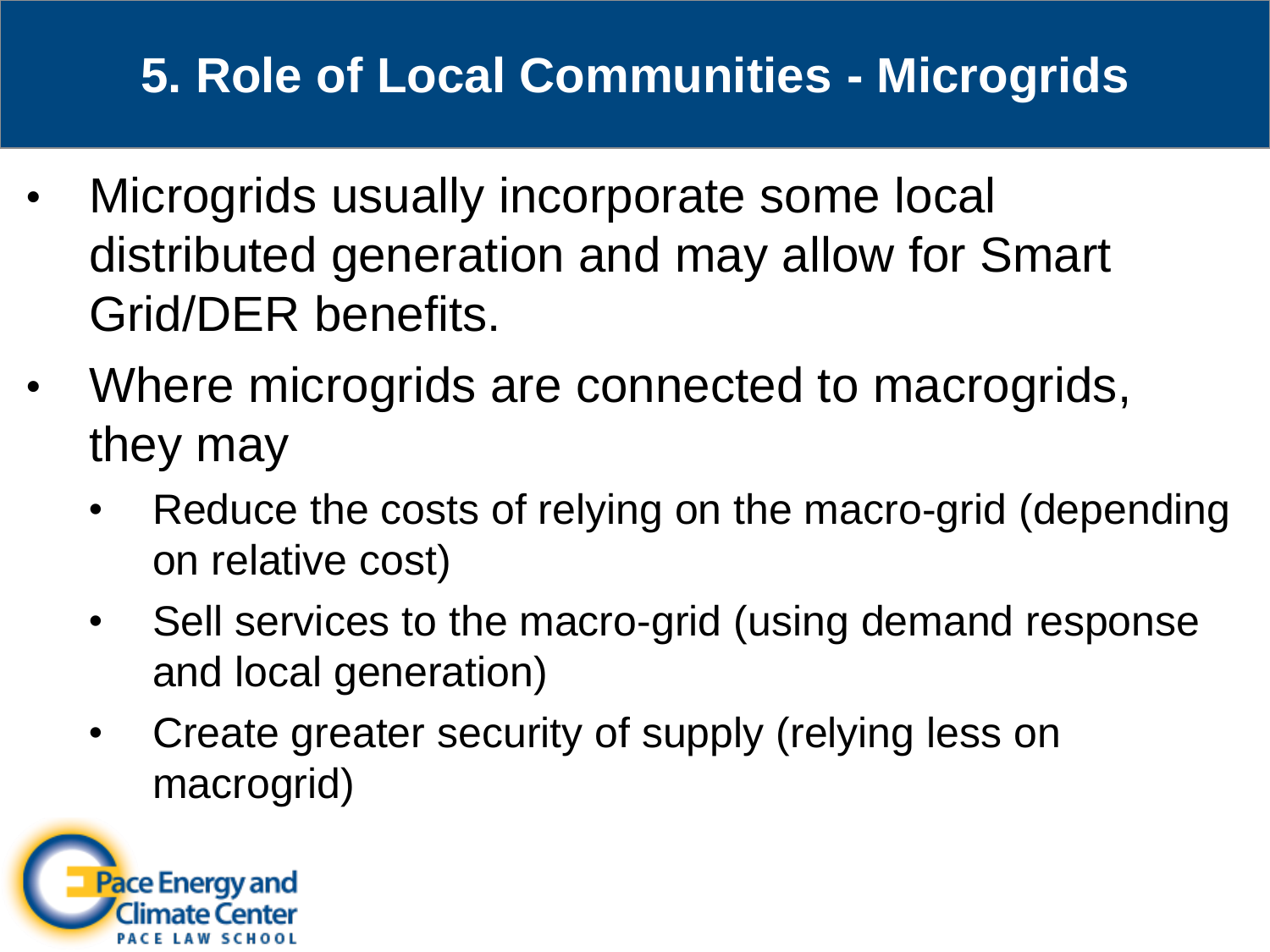## **6. The Way Forward for Local Communities**

- Concentrate on realizing the benefits of SG-enabled DER
	- Financial, economic, operational, engineering
	- "Small Is Profitable," Rocky Mountain Institute (2002)
- Define a Vision: SG-enabled DER is a tool to provide services to customers and give them the flexibility to buy the mix of services that fits
- Promote integration of public and private, civil society, and consumers to pursue the common goal of energy and environmental sustainability

*Through integration of a full range of distributed energy resources, communities can make the Smarter Grid a success and a powerful strategy to address climate change*

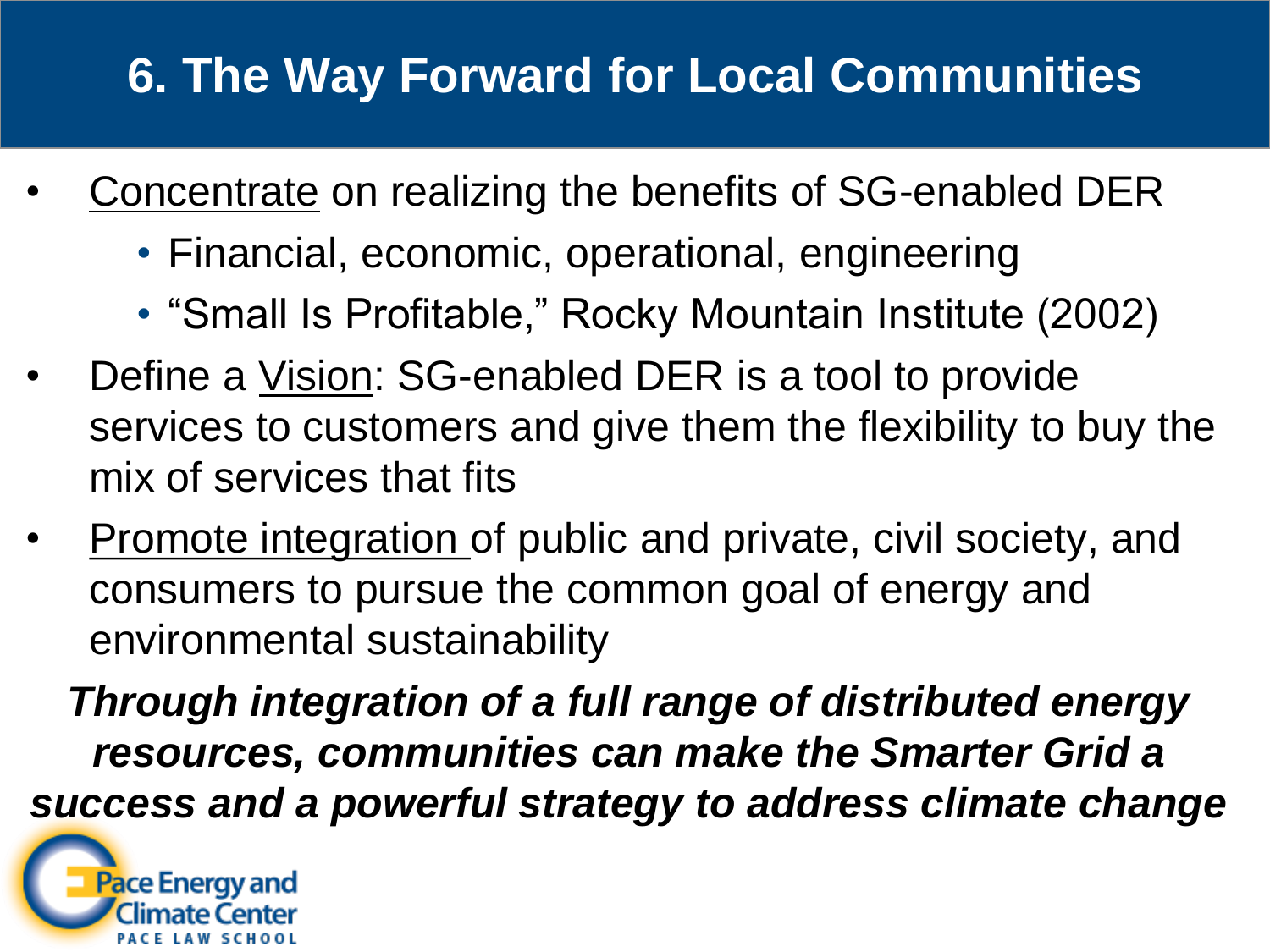### **How Pace Energy & Climate Center Can Help**

- Technology, project development, and regulatory training and education
- Best practices and case study analysis
- Regulatory and policy support, especially in the NY REV, rate cases, and other regulatory proceedings
- Technical, economic, financial, regulatory, and operational feasibility analysis
- In-house expert advice and support for project teams
- Stakeholder engagement process support